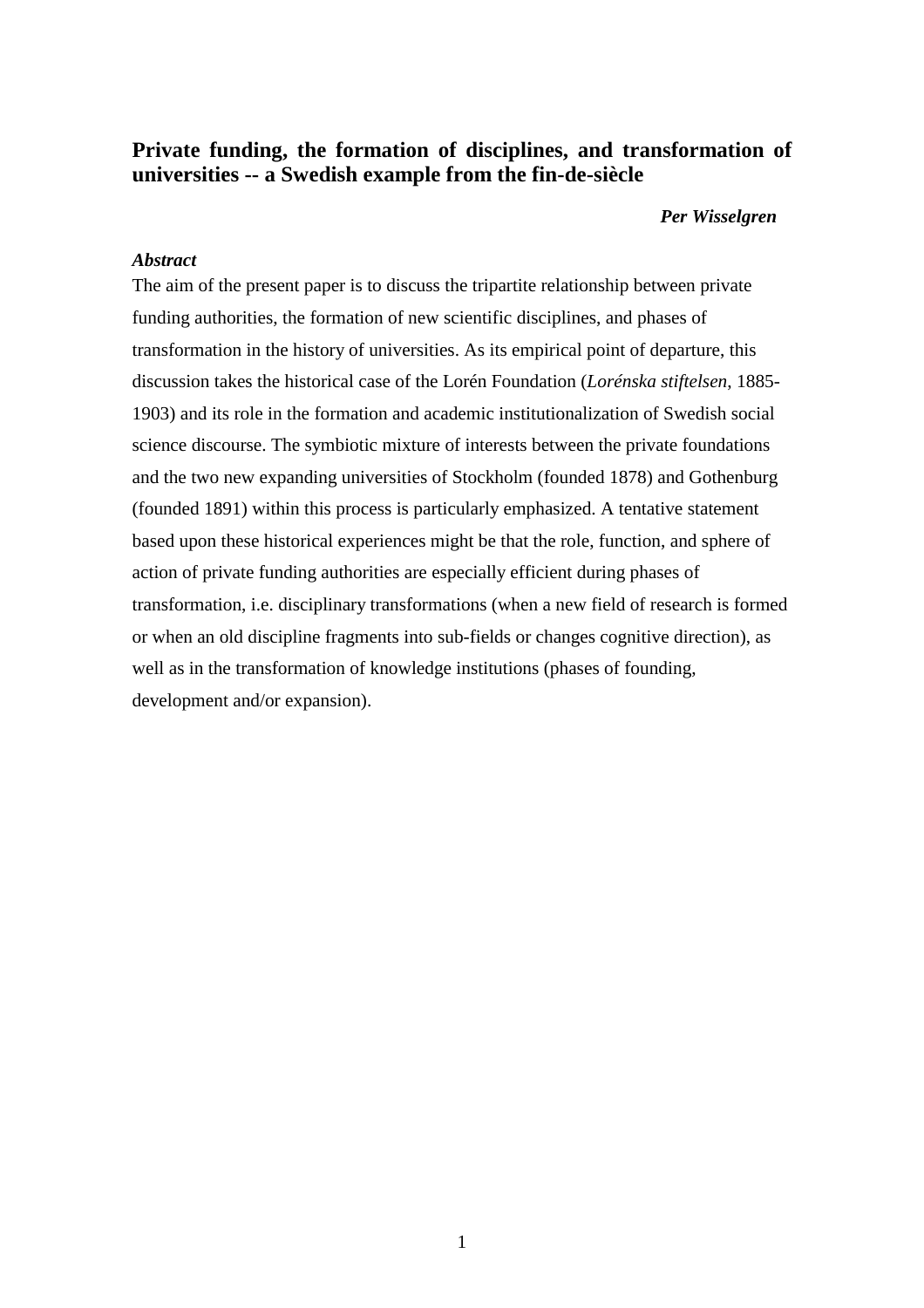#### *Introduction: Money, research, universities*

Fundamental for all kind of university-based research are the financial aspects. Without necessary economical support there will be no research -- nor any universities. Scientists, as well as the actors in their close surroundings, need money to earn their living and produce their results. Usually, different forms of funding are at hand, displaying a wide array of alternatives, designed and mixed in nationally, locally and individually adjusted ways. Governmental, federal or state funding might be combined with money from research councils, private foundations, or, in some cases, the researchers own accumulated capital. Before the rise of today's -- still changing - research funding infrastructures, benevolent patrons played a more crucial role. But still, money is necessary for any intellectual activity. It might therefore look like a truism when Jennifer Platt states (1996:142): "The institutions which fund research are an important part of its social context."

Given this uncontroversial but basic fact, systematic research on the history of science funding have been surprisingly sparse. It should be no exaggaration to say that the historical research, conducted this far, does not correspond to the basic and necessary function of science funding. There are though several studies focusing on aspects closely intertwined with the research area. Especially well documented and penetrated is the American case, where special attention has been given to the Rockefeller foundation and its affiliated organisations, as well as its transnational effects (see eg. Fisher 1980, 1983, 1984 and 1993, Bulmer 1984, Platt 1996, Geiger 1988, Craver 1986 and 1991). These studies have adressed several questions of importance for this paper, where one of the guiding ones will be: Do private funding influence the direction of research? If so: How? In what way? And during which circumstances?

In this paper I will give some tentative answers to these questions. Schematically the relation between trustees and research results will be examined within the context of historically situated university institutions. This way the present paper discusses the tripartite relationship between private funding authorities, the formation of new scientific disciplines, and phases of transformation in the history of universities.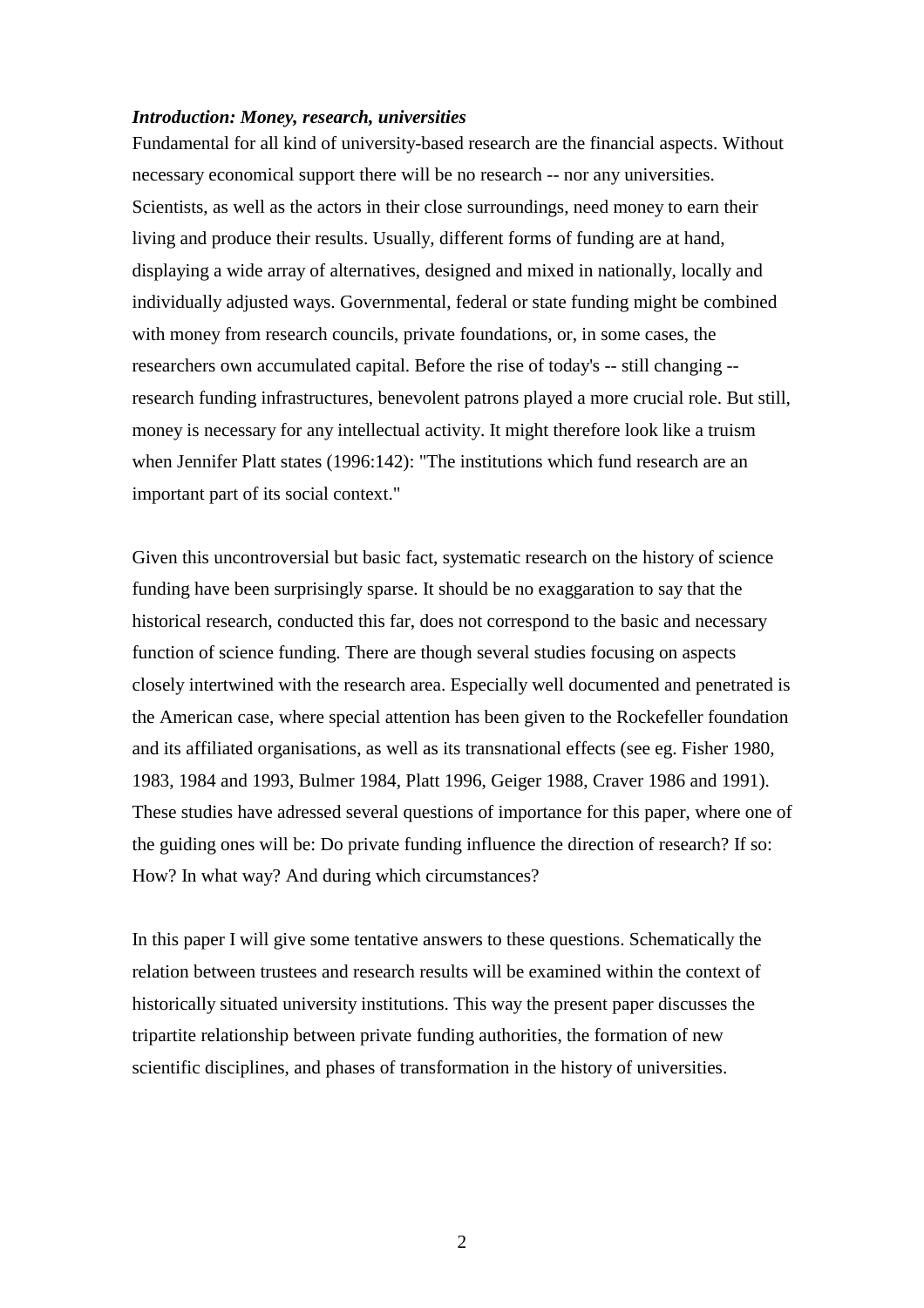# *Approach No. 1: Private funding and social science in fin-de-siècle Sweden*

My own entrance into the research area goes through my dissertation work-in-progress - - which will be formally brought to an end in October this year -- dealing with the rise of Swedish social science (www.umu.se/histstud/personal/wisselgren\_per2.html). As its empirical point of departure the dissertation, as well as this paper, uses one of the vital actors in the academization process of social science in Sweden, the so-called Lorén Foundation, and its activities during the decades at the turn of the century. Its strategically motivated efforts led, among other things, to the installment of three new chairs in economics and sociology. Together the three chairs could be said to mark the beginning of modern social science in Sweden. Important in this context is the fact that two of these chairs were located at the new private university colleges of Stockholm (founded in 1878) and Gothenburg (founded 1891). As will be argued, I hold this to be significant of the two new knowledge institutions and their roles in the wider contemporary -- slowly transforming -- Swedish academic landscape, traditionally dominated by the universities of Uppsala (founded in 1477) and Lund (founded in 1668). The fact that the third chair was placed in Lund does not disprove this observation, since the long and tricky trajectory of Knut Wicksell, the professor to be in question, well illustrates the academic landscape with its institutional fences and ditches, necessary to overcome before the destination was reached. As a matter of fact, the impact of the Lorén Foundation on the social scientific disciplinary formation has to be understood in the historical context of the transformation of contemporary universities. So to say, it was the changing academic institutions and their search for new roles that defined the wide sphere of action of the Lorén Foundation and its possibility to successfully promote the rise of social science. This way, my dissertation work has brought me in contact with the questions raised above.

#### *Approach No. 2: Private funding and social science in Interwar America*

Departing from the empirical case of the Lorén Foundation, it becomes interesting to follow Platts arguments on funding and research in her study on American social science during the inter- and postwar period. Despite the obvious fact that she is concerned with an other period and national context, she raises principal questions of direct importance for my own research, regarding the connection between funding sources and produced scientific results. In this respect Platt is taking part in the mentioned debate on the role of the Rockefeller foundation in the development of

3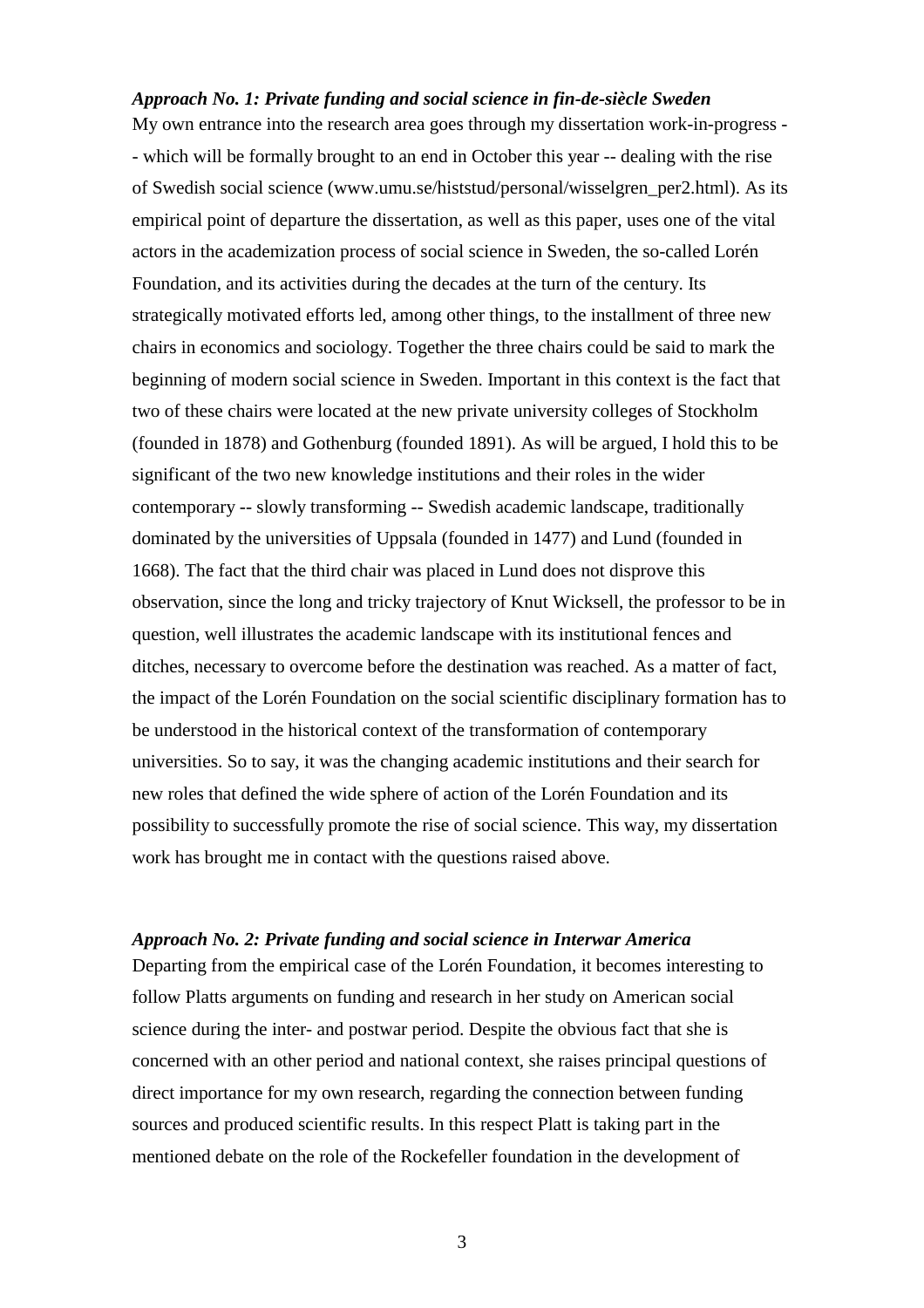American social science. She rejects the often heard "conspiration theory" that the Rockefeller family with its economic power "manipulated" social research in directions favouring their own interests. Instead Platt joins the standpoint of Bulmer (1984), who in a debate with Fisher (1983, 1984) strongly has emphasized the autonomy of foundation officials visavi Rockefeller family interests, and focused on the officials' academic anchoring. Platt goes one step further, in admitting the existence of a conspiration. It was though not the Rockefellers who infiltrated Academia, rather it was the the academic social scientists, with their shared professional interests, organisations and networks behind the scenes that canalised money down into their own pockets (Platt 1996:175). The arguments of both Bulmer and Platt are empirically well-anchored, and probably they would find theoretical support for their interpretations in the works of Gieryn (1983 and 1995). Important to note in this context, is that their arguments can be said to decrease the role of private funding authorities in the history of science and universities. The source of money remains an important part of the social context of research, but it is not given any decisive importance, at least not if you are primarily interested in the scientific results produced.

Platts interpretations are convincing, but I mean that the last conclusion has to be historically relativised and contextually situated (which Platt herself probably would not protest against). Of vital importance is, which Platt also points out, that the case of American interwar social science constitutes an area of research which was academically established and professionally consolidated. This professional and social formation was decisive for the social scientists in their successful mobilization as a collective actor with shared interests.

#### *The activities of the Lorén Foundation -- historically contextualized*

This was not the case in late 19th century Sweden. There was no established social science, less any professional group of social scientists weld together. Instead the absence of social scientific activity was the basic reason for constituting the Lorén Foundation in 1885. Its founder, Victor Lorén, was a travelled cosmopolit deeply concerned with the social questions discussed during the period. Especially in Germany, where he was attracted by the ideas of the influential so-called *Kathedersocialisten*, he glimpsed a possible solution. The social problems of modern society could be handled only with the help of a new social science. Part of the story is that Lorén also was both a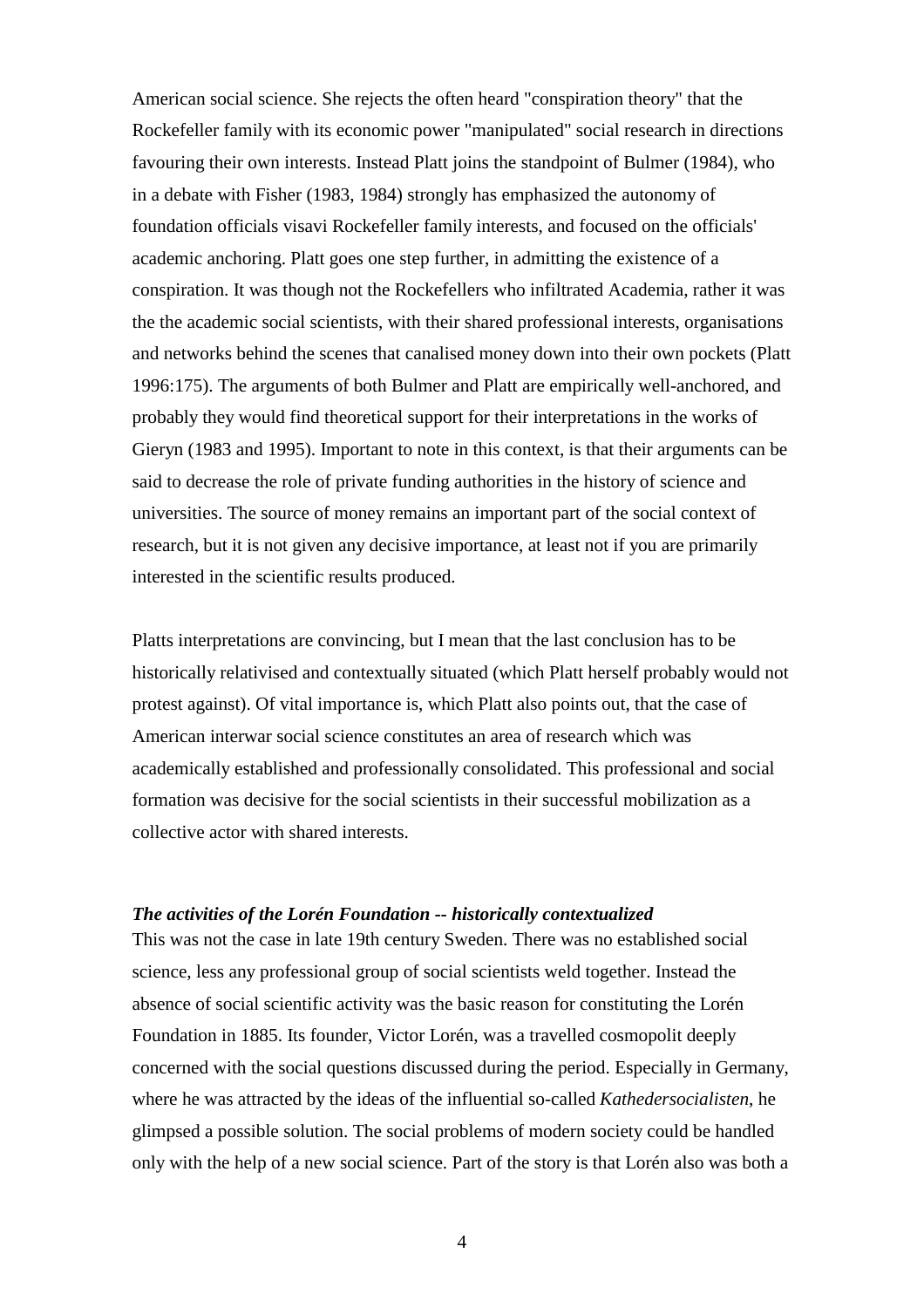man of property and badly ill (in pneumonia), the latter making it impossible for him to personally practice social science. For that reason he decided to bequeath his whole fortune to the board of the Lorén Foundation, with the twofold intention "to promote social scientific study and to contribute to the investigation and disentanglemant of the social question".

During the two decades to come, the Lorén Foundation initiated a broad and intense activity. Large sums of money were given to travel stipends, making it possible for young students to go abroad, motivated by the meagre domestic academic social science milieu; an extensive social science research project was set up, resulting in a series of 17 reports which visualized and articulated the social problems of the nation in a new pregnant way; an unique social scientific library was built up, including relevant international publications (mainly from Germany); international celebrities was invited to give lectures; at Stockholm college university the Foundation funded and arranged the first higher education in economics during more than a decade, efforts leading to the permanent institutionalization of economics in autumn 1902. All in all 30 individuals received grants from the Foundation.

Central to the new social research field was the need for legitimacy and scientific credibility, while the new universities of Stockholm and Gothenburg -- compared to the traditional ones in Uppsala and Lund – developed in more intimate interaction with civic institutions and private capital (Svensson 1987, Blomqvist 1994, Liedman 1987, Wittrock 1993). In this respect the Lorén Foundation, with its explicit aim of promoting the establishment of social science in Sweden, performed a mediating role as a private and independent actor outside the university system, but with extensive and important social network connections to the same system. Through tactical manoeuvres and the scientific credibility and cultural capital accumulated on its board of directors, of whom two also had central positions in the board of Stockholm university, the Lorén Foundation managed to fulfill its stipulated purpose while at the same time promoting the interests of both the new universities and the new social science.

# *The role of the Foundation, and its sphere of action*

This way the role of the Lorén Foundation can best be understood as a combined research council and research institute of the embryonic social science in Sweden. As an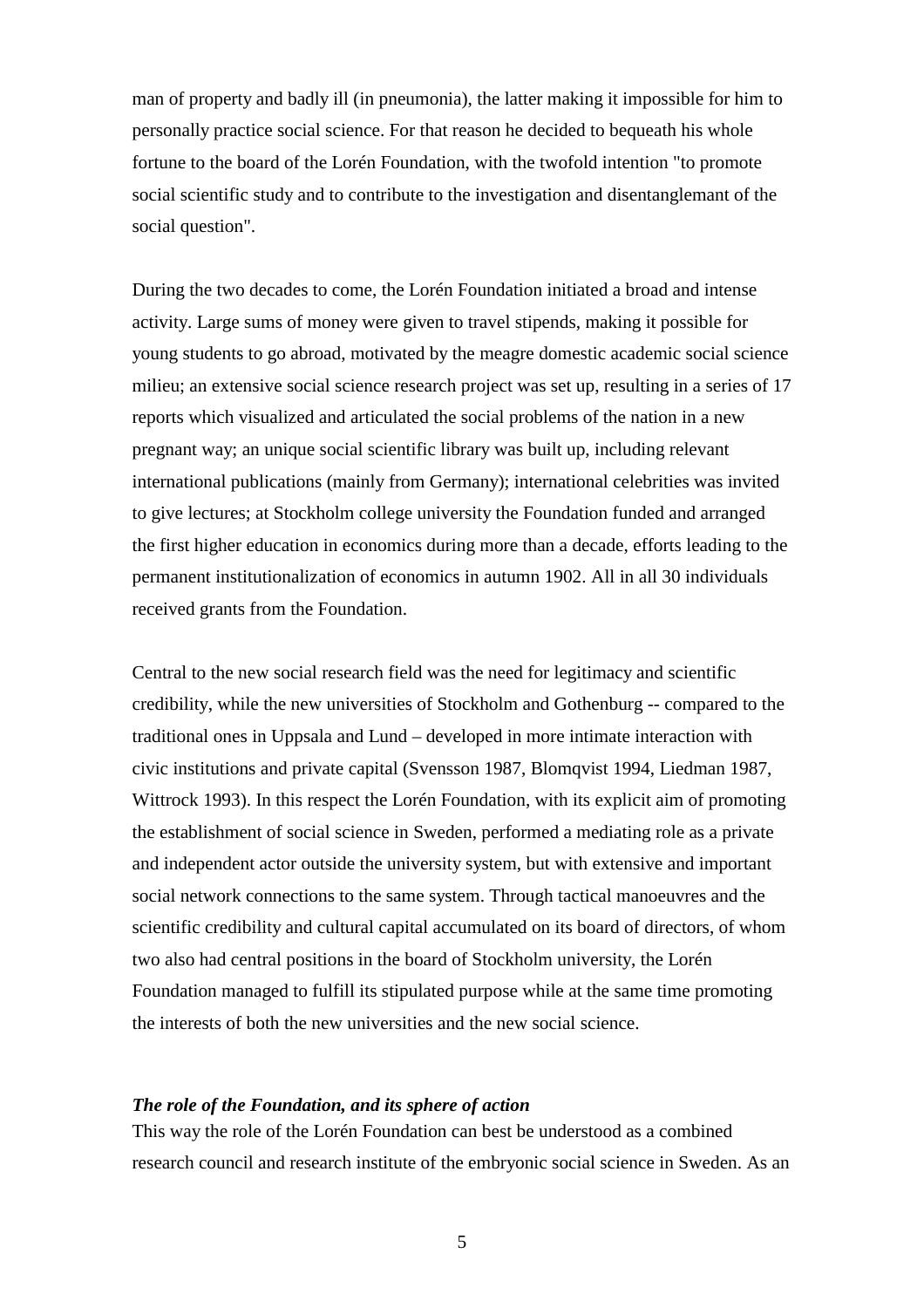early research council, its historical importance is to be understood in the absence of a developed research funding infrastructure. As an autonomous research institute, its wide sphere of action and its influence on the social science discourse, reflects the nonexistent social scientific higher education system, which at the same time motivated the ambition of the Foundation to generate such an academic area.

In contrast with the American Rockefeller case, the Swedish Lorén Foundation obviously exerted direct influence on the research projects initiated and the results produced. It was the interests of the Foundation, rather than those of the practising "social scientists", i.e. the holders of scholarships, that defined, designed and coordinated the projects initiated. Usually, it was the individual members of the board who formulated the objects of research, decided which individuals should be considered appropriate -- and which not --, and secured the "scientific" outlook, by giving directions on which research methods to use (sometimes leading to internal methodological controversies between the board and the holders of scholarships) and how the results should be presented. I mean that the relatively low grade of autonomy of the researchers can be interpreted as an expression of their non-existent professional identity and the absent supply of professional higher education.

# *The formation of a modern research funding infrastructure, and the role of the new university colleges*

The turn of the century was an age of foundations. A contemporary source counted more than 10,000 philantropic foundations in Sweden (Wittrock 1908). Of those, several were aimed for scientific purposes, the Nobel Institution probably being the most famous today (Crawford 1984). Together the large amount of money accumulated in these fortunes, in different ways came to lay the economic ground for the both social and scientific infrastructure of today's modern Sweden. For the individuals interested in canalizing their social ambitions in a scientific way, a number of foundations were at hand. Beside the Lorén Foundation, the Memory of Lars Hierta Foundation (*Stiftelsen Lars Hiertas Minne*, founded 1878), the donation-fund of C.C. Söderström (founded 1880), the Renström Foundation (*Renströmska fonden*, founded 1869), and the donations of August Röhss 1901, are worth mentioning in this context since they all, through donations to the private university colleges of Stockholm and Gothenburg, made the rise of academic social science economically possible (Odelberg 1981,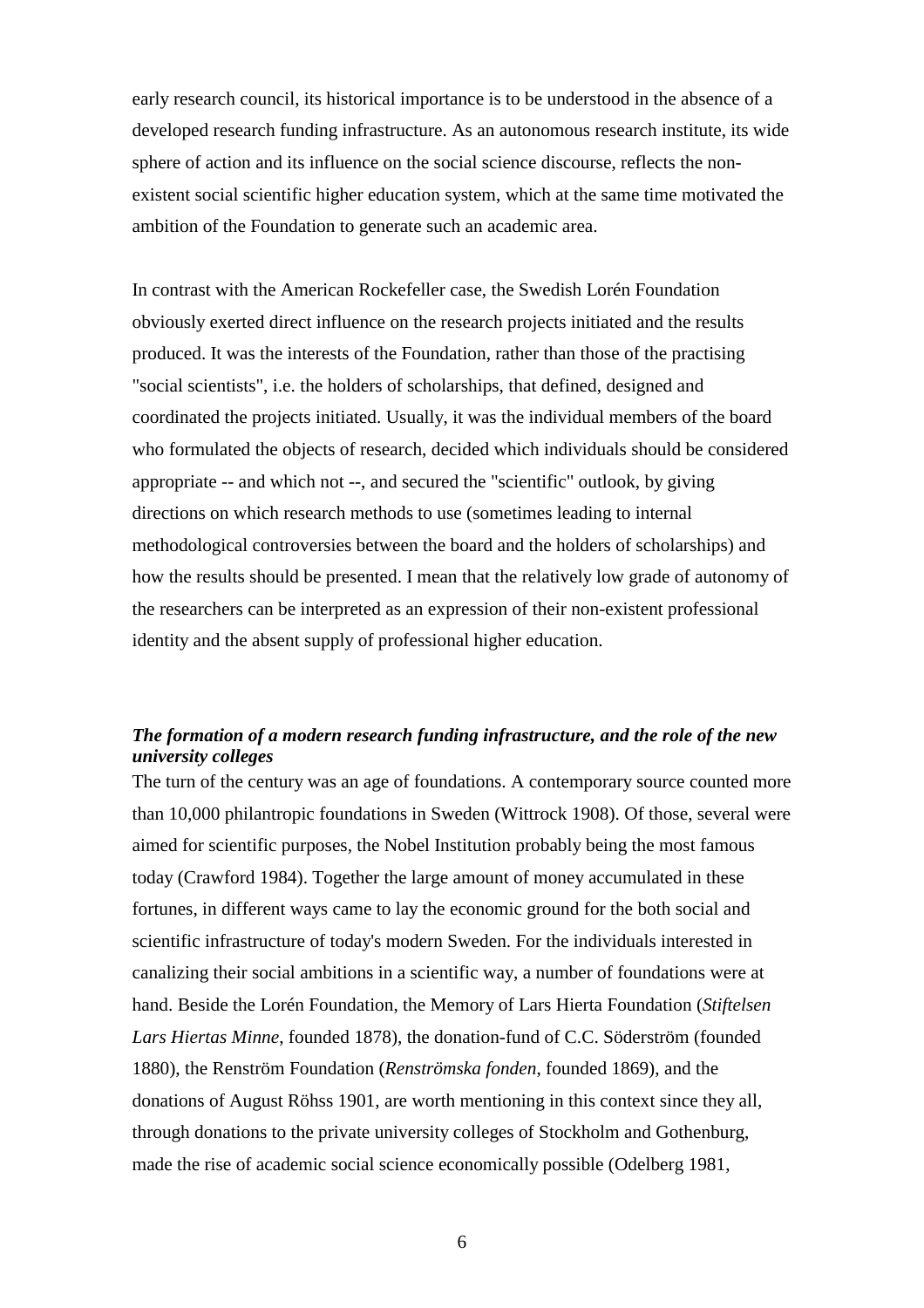Lilliestam 1960). Generally, the two new knowledge institutions were more heavily dependent on private donations than the traditional state-run universities during this period (Lindberg & Nilsson 1996, Bedoire & Thullberg 1978, *Stockholms högskola* 1899).

The flow of money from private foundations to the two new college universities also had ideological aspects, including liberal visions of utility and usefulness in the service of civil society. In this respect the two new urban university colleges differed from the "isolated" country universities of Uppsala and Lund -- these were also transformed during this period, but more slowly -- where the traditional faculty system (categorising social science in the faculty of law) were designed for the purpose of educating civil servants for the state apparatus. When Victor Lorén prepared his testament it is significant that he disliked the traditional universities, for a while planned to donate his fortune to the progressive university institution of Stockholm, but in the end decided to establish an institute-like foundation, which more independently could produce the kind of social scientific knowledge he searched for, i.e. "a popular, but strictly scientific, social knowledge". Significant as well is that the three professors-to-be all hoped for a chair in Stockholm. Wicksell did so, but had to graduate in jurisprudence, that way qualifying for the faculty of law-based chair at Lund (1901); Gustaf Steffen first tried to go to Stockholm, but ended up at the new chair of sociology and economics in Gothenburg (1903); one year later the new Lars Hierta chair of economics was established in Stockholm with Gustav Cassel as holder.

#### *Private initiatives, universities, and the State in 20th century Sweden*

After this institutional foundation period, private funding has continued to finance Swedish social science. Among the private authorities active in the wake of the Lorén Foundation, the role of the Central Association for Social Work (*Centralförbundet för socialt arbete*, CSA) can be used as a complementary case. In 1921, CSA together with the other private and municipal actors, established the School for Social and Municipal Work (*Socialinstitutet*) (Andreen & Boalt 1987). *Socialinstitutet* later became one of the two institutional bases -- the other being the Institute of Social Science at Stockholm university college -- when, in 1926, the American Laura Spelman Rockefeller Memorial (LSRM, later reorganised and integretad with the Rockefeller foundation) granted one of the largest social science research projects initiated in Sweden at that time. The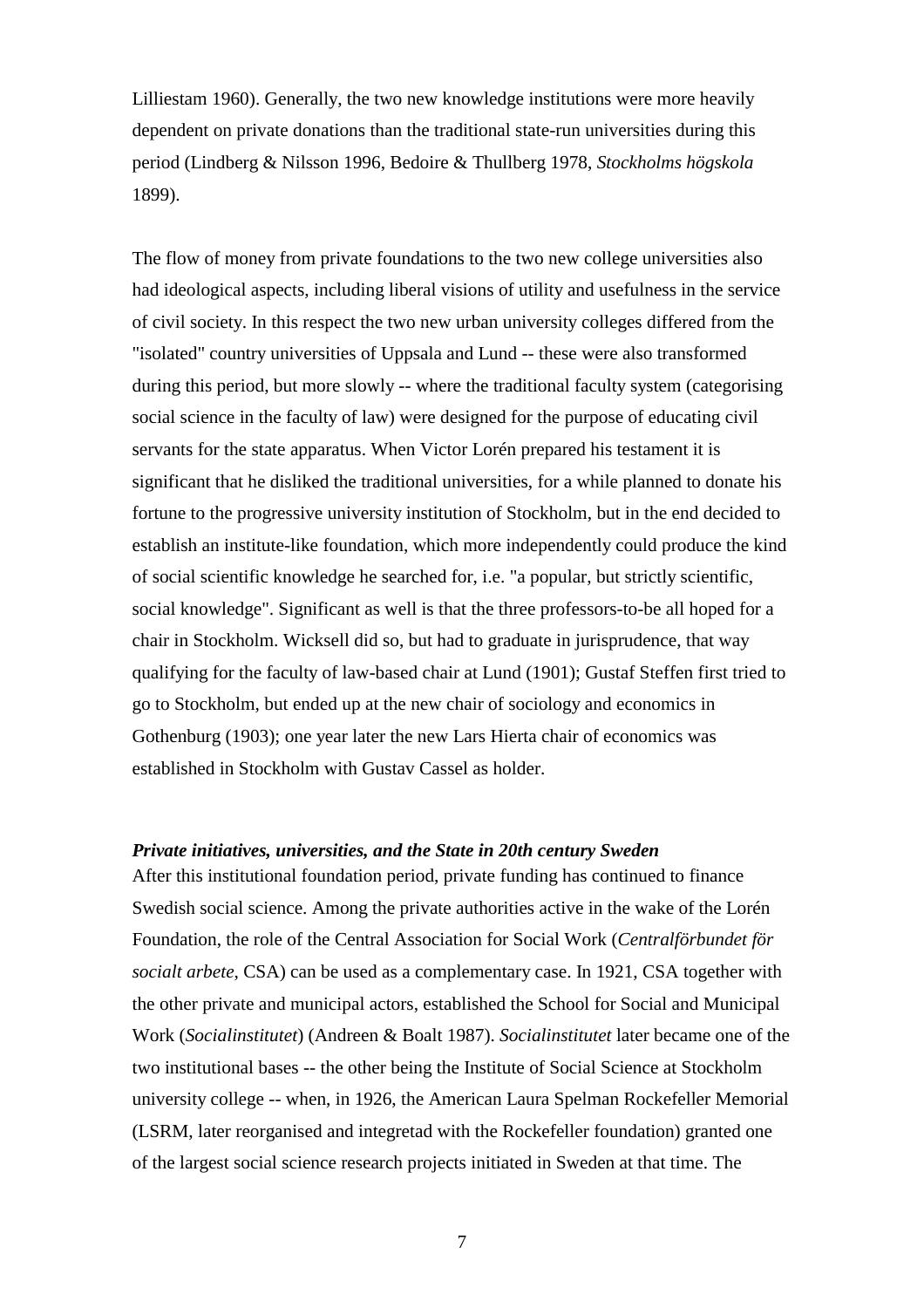project received more than 200,000 USD, lasted ten years, resulted in both a new social science building and a series of reports on wages, living costs and national income in Sweden, and included several of Sweden's most prominent economists, among them Gunnar Myrdal and the so-called Stockholm school economists (Craver 1991, Henriksson 1991).

What though is interesting to note in this case is that the LSRM/ Rockefeller foundation did not intervene in the scientific research process, nor did CSA in the activities of the *Socialinstitutet*, in the way that the Lorén Foundation had done at the turn of the century. Another difference of relevance is that the social scientists, especially the corps of economists, now considerably had increased and appeared as an academic group with professional interests. This means that Platts interpretation on the role of Rockefeller foundation within the American social science discourse, seems applicable on the contemporary Swedish case, but not on the case of Swedish fin-de-siècle social science.

In 1954 and 1960, respectively, the private university colleges of Gothenburg and Stockholm were incorporated within the ordinary state-run Swedish higher education system. These events mark the beginning of a new era in the history of universities, as well as in the formation of modern research policy. Relevant for the latter is the contemporarily established research councils (one for each research area, i.e. one medical, one technical, one natural scientific and one for the humanities and social sciences, and so on) (Nybom 1997). At that time a more extended research funding infrastructure had developed, considerably narrowing -- though far from totally superseding -- the sphere of action of private funding initiatives. Private foundations have continued to play an important role in the funding of social science research ever since, but hardly such a decisive one as in the early days of Swedish social science.

#### *Conclusion*

Private funding has generally played a more important role in the Swedish state-run university system than is usually presumed -- both in the founding processes of the new universities and in the developmental processes of new research areas. Accordingly, throughout its modern history Swedish social science has been heavily dependent on private funds emanating from e.g. the Lorén Foundation, and subsequently, foreign

8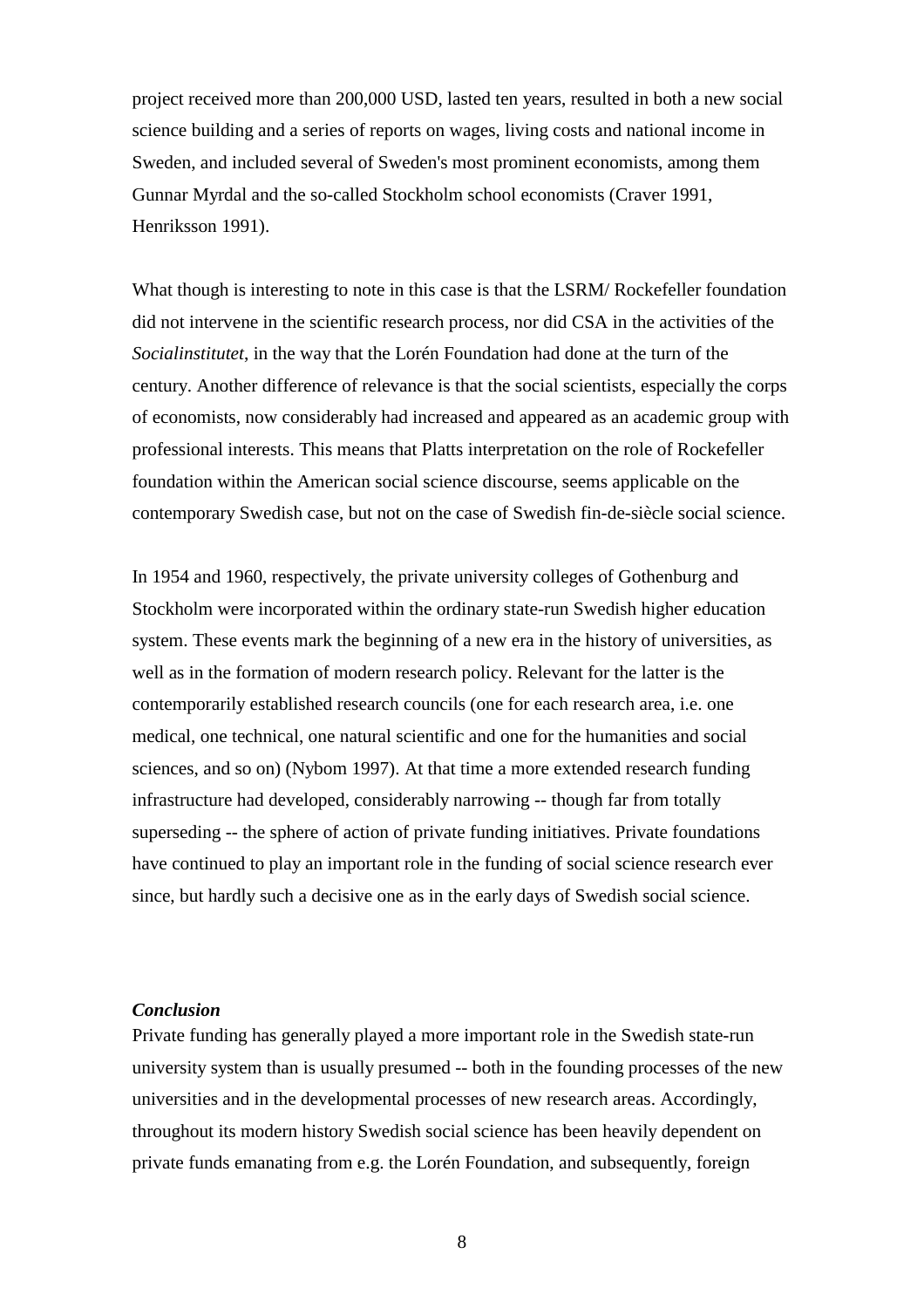funding programmes such as the Rockefeller Foundation, just to name two of the ones dealt with here. All have contributed to the development of the disciplines of social science.

The more specific roles of the foundations have though varied, depending on the historical and institutional setting, as well as their different aims and styles of action. A tentative statement based upon these historical experiences might be that the role, function, and sphere of action of private initiatives and actors are especially efficient during phases of transformation, i.e. disciplinary transformations (when a new field of research is formed, when an old discipline fragments into sub-fields or changes cognitive direction), as well as in the transformation of knowledge institutions (phases of founding, development and/or expansion).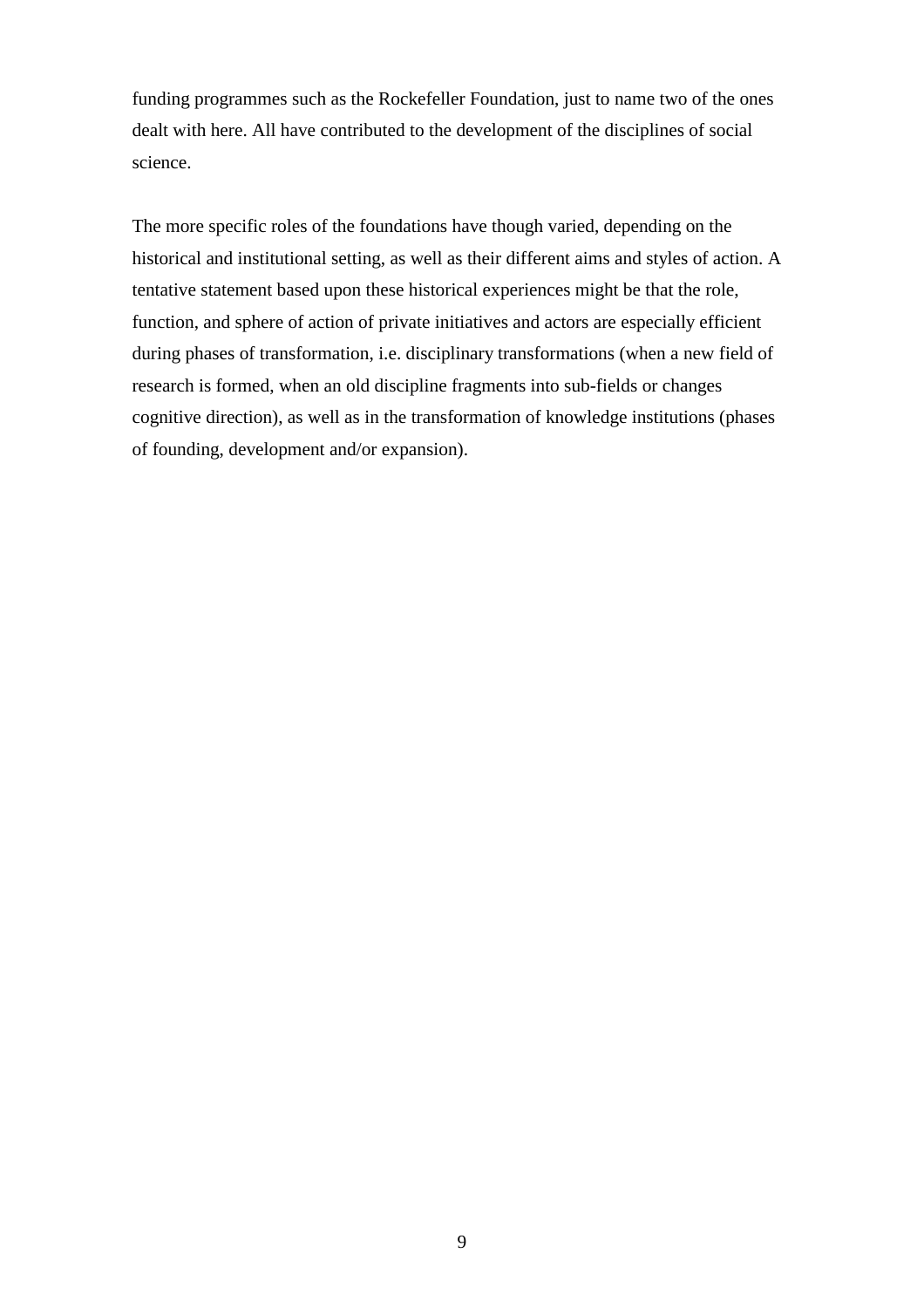# *References*

Andreen, Per G. & Boalt, Gunnar (1987), *Bagge får tacka Rockefeller*. Stockholm: Stockholms universitet.

Bedoire, Fredric & Thullberg, Per (1978), *Stockholms universitet 1878-1978*. Stockholm: Almqvist & Wiksell.

Blomqvist, Göran (1994), "Förädlingsverk eller kraftcentrum?: Det svenska universitetets väg från bildning till forskning", *Tvärsnitt* 16:3-4.

Bulmer, Martin (1984), "Philanthropic foundations and the development of the social sciences in the early twentieth century: a reply to Donald Fischer", *Sociology* 18.

Craver, Earlene (1986), "Patronage and the Directions of Research in Economics: The Rockefeller Foundation in Europe, 1924-1938", *Minerva* 24.

Craver, Earlene (1991), "Gösta Bagge, the Rockefeller Foundation, and empirical social science research in Sweden, 1924-1940", in *The Stockholm School of Economics Revisited*, ed. Lars Jonung. Cambridge: Cambridge University Press.

Crawford, Elisabeth (1984), *The Beginnings of the Nobel Institution: The Science Prizes, 1901-1915*. Cambridge: Cambridge University Press.

Fisher, Donald (1980), "American philanthropy and the social sciences in Britain, 1919- 1939: The reproduction of a conservative ideology", *Sociological Review* 28.

Fisher, Donald (1983), "The role of philanthropic foundations in the reproduction and production of hegemony: Rockefeller foundations and the social sciences", *Sociology* 17.

Fisher, Donald (1984), "Philanthropic foundations and the social sciences: a response to Martin Bulmer", *Sociology* 18.

Fischer, Donald (1993), *Fundamental Development of the Social Sciences*. Ann Arbor: University of Michigan Press.

Geiger, Roger L. (1988), "American foundations and academic social science, 1945-60" *Minerva* 26.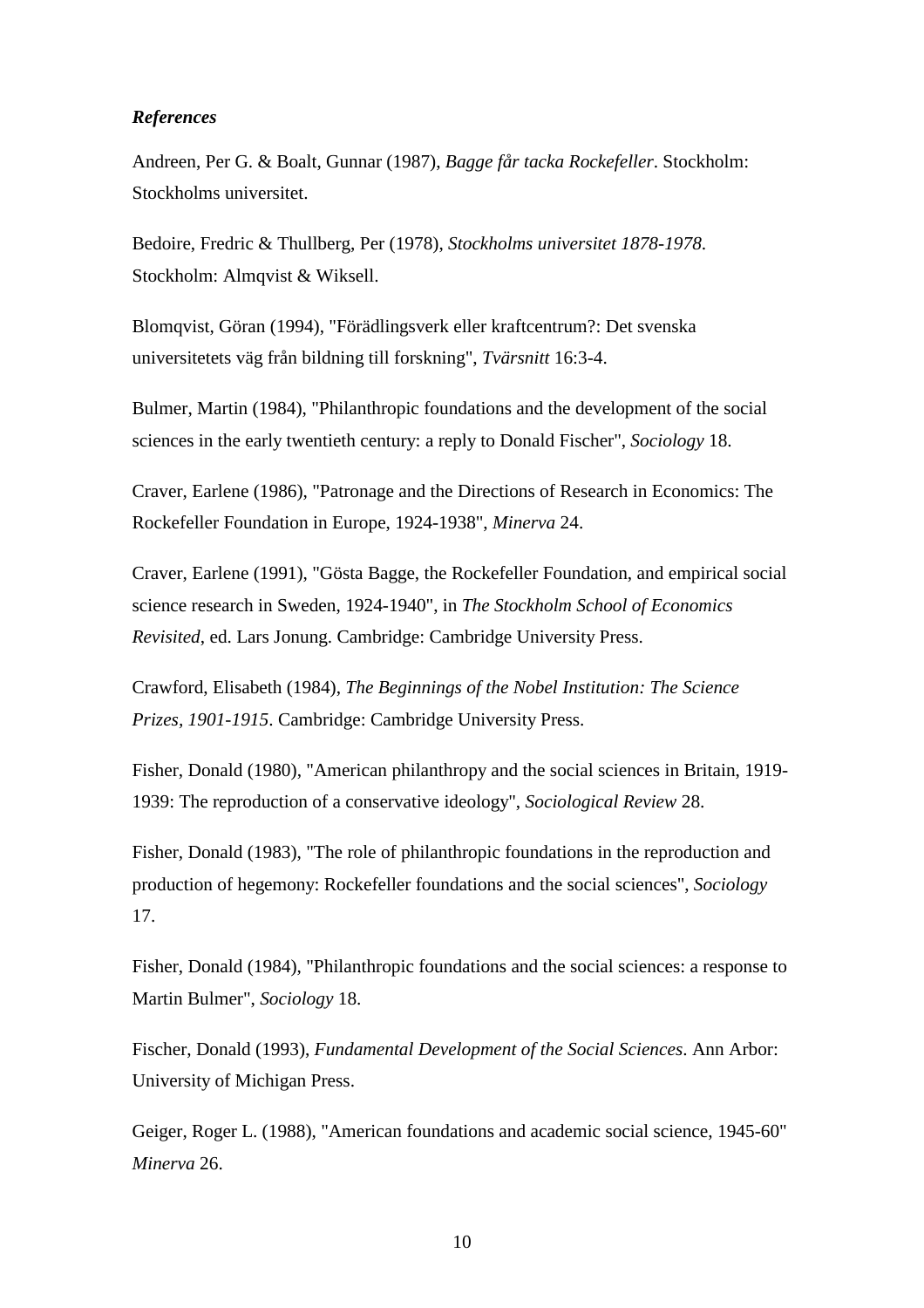Gieryn, Thomas F. (1983), "Boundary-work and the demarcation of science from nonscience: Strains and interests in professional ideologies of scientists", *American Sociological Review* 48.

Gieryn, Thomas F. (1995), "Boundaries of Science", in *Handbook of Science and Technology Studies*, eds. S. Jasanoff, G. Markle, J. Petersen & T. Pinch. Thousand Oaks, London & New Dehli: Sage.

Liedman, Sven-Eric (1987), "Civil Servants close to the People: Swedish University Intellectuals and Society at the turn of the Century", *History of European Ideas* 8:2.

Lilliestam, Åke (1960), *Gustaf Steffen, samhällsteoretiker och idépolitiker*. Göteborg: Akademiförlaget Gumperts.

Lindberg, Bo & Nilsson, Ingemar (1996), *Göteborgs universitets historia I-II*. Göteborg: Rektorsämbetet, Göteborgs universitet.

Nybom, Thorsten (1997), *Kunskap, politik, samhälle: Essäer om kunskapssyn, universitet och forskningspolitik 1900-2000*. Hargshamn: Arete.

Odelberg, Wilhelm (1981), "*En fond som aldrig kan åldras". Stiftelsen Lars Hiertas Minne. En återblick 1878-1978*. Stockholm: Kungl. Tekniska Högskolans Bibliotek.

Platt, Jennifer (1996), *A history of sociological research methods in America, 1920- 1960*. Cambridge: Cambridge University Press.

*Stockholms högskola 1878-1898. Berättelse öfver Högskolans utveckling under hennes första tjugoårsperiod på uppdrag av hennes lärareråd* (1899). Stockholm: P. A. Norstedt & söner.

*Stockholms högskola 1899-1906. Berättelse afgifven af lärarerådet* (1907). Stockholm: P. A. Norstedt & söner.

Svensson, Lennart G. (1987), "Actors and Structures in the Selection of Knowledge: A Case in the History of Swedish Higher Education", *History of European Ideas* 8:2.

Wisselgren, Per (2000), *Samhällets kartläggare: Lorénska stiftelsen, den sociala frågan och samhällsvetenskapens formering 1830-1920*. Stockholm/Stehag: Brutus Östlings bokförlag Symposion, forthcoming in September.